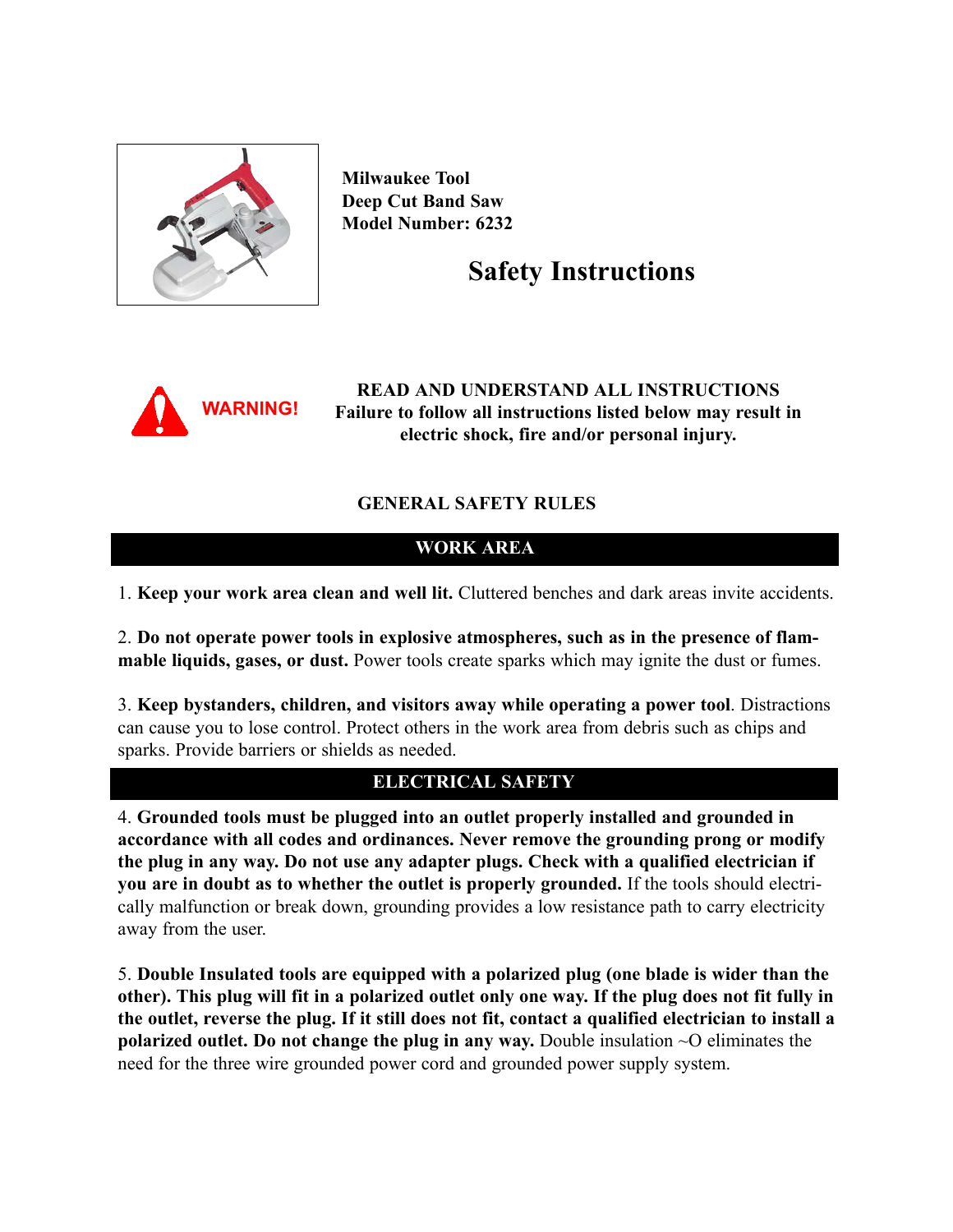6. **Avoid body contact with grounded surfaces such as pipes, radiators, ranges and refrigerators.** There is an increased risk of electric shock if your body is grounded.

7. **Don't expose power tools to rain or wet conditions.** Water entering a power tool will increase the risk of electric shock.

8. **Do not abuse the cord. Never use the cord to carry the tools or pull the plug from an outlet. Keep cord away from heat, oil, sharp edges or moving parts. Replace damaged cords immediately.** Damaged cords increase the risk of electric shock.

9. **When operating a power tool outside, use an outdoor extension cord marked "W-A" or "W".** These cords are rated for outdoor use and reduce the risk of electric shock.

# **PERSONAL SAFETY**

10. **Stay alert, watch what you are doing, and use common sense when operating a power tool. Do not use tool while tired or under the influence of drugs, alcohol, or medication.** A moment of inattention while operating power tools may result in serious personal injury.

11. **Dress properly. Do not wear loose clothing or jewelry. Contain long hair. Keep your hair, clothing, and gloves away from moving parts.** Loose clothes, jewelry, or long hair can be caught in moving parts.

12. **Avoid accidental starting. Be sure switch is off before plugging in.** Carrying tools with your finger on the switch or plugging in tools with the switch on invites accidents.

13. **Remove adjusting keys or wrenches before turning the tool on.** A wrench or a key that is left attached to a rotating part of the tool may result in personal injury.

14. **Do not overreach. Keep proper footing and balance at all times.** Proper footing and balance enables better control of the tool in unexpected situations.

15. **Use safety equipment. Always wear eye protection.** Dust mask, nonskid safety shoes, hard hat, or hearing protection must be used for appropriate conditions.

# **TOOL USE AND CARE**

16. **Use clamps or other practical way to secure and support the workpiece to a stable platform.** Holding the work by hand or against your body is unstable and may lead to loss of control.

17. **Do not force tool. Use the correct tool for your application.** The correct tool will do the job better and safer at the rate for which it is designed.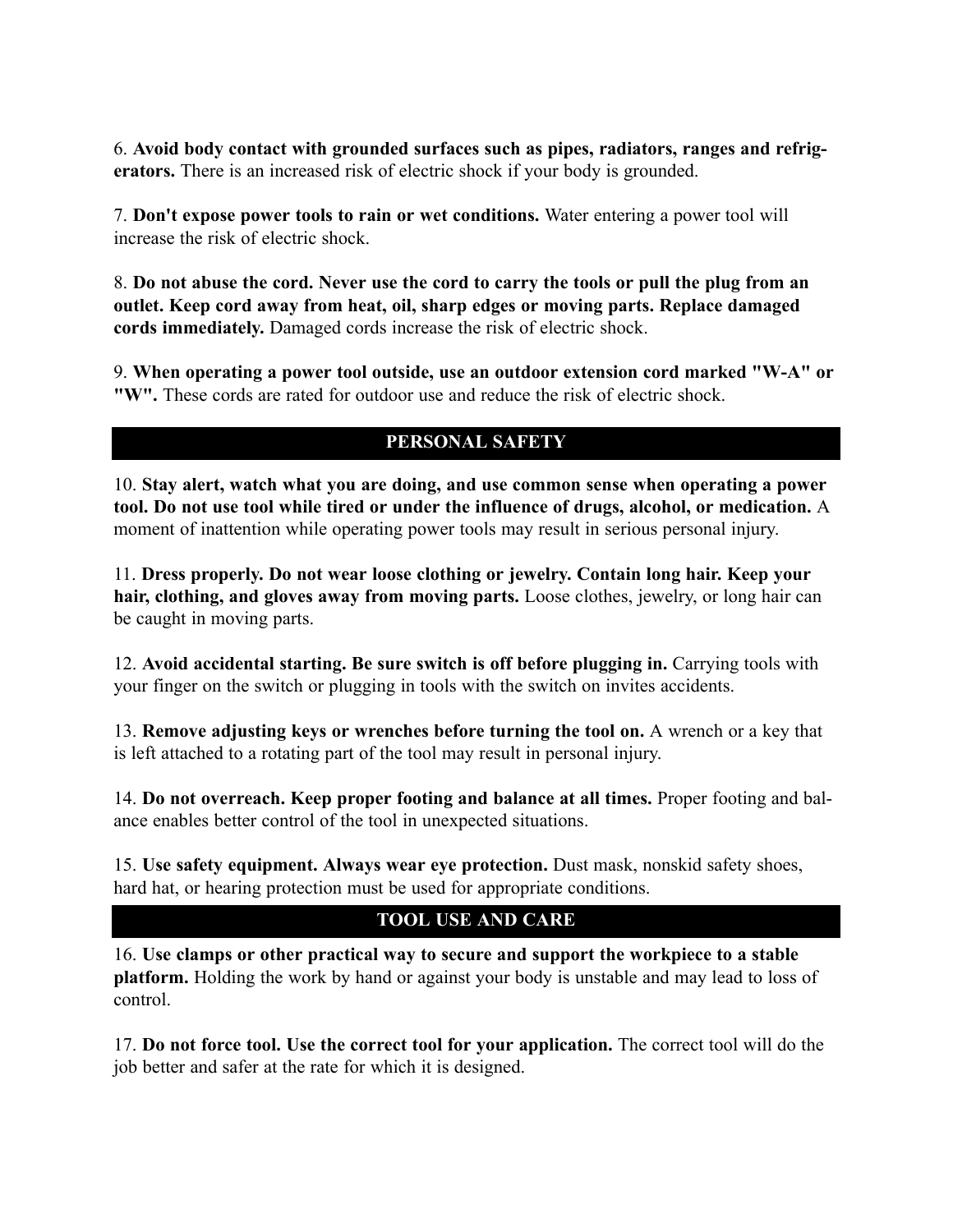18. **Do not use tool if switch does not turn it on or off.** Any tool that cannot be controlled with the switch is dangerous and must be repaired.

19. **Disconnect the plug from the power source before making any adjustments, changing accessories, or storing the tool.** Such preventive safety measures reduce the risk of starting the tool accidentally.

20. **Store idle tools out of reach of children and other untrained persons.** Tools are dangerous in the hands of untrained users.

21. **Maintain tools with care. Keep cutting tools sharp and clean.** Properly maintained tools with sharp cutting edge are less likely to bind and are easier to control. Do not use a damaged tool. Tag damaged tools "Do not use" until repaired.

22. **Check for misalignment or binding of moving parts, breakage of parts, and any other condition that may affect the tool's operation. If damaged, have the tool serviced before using.** Many accidents are caused by poorly maintained tools.

23. **Use only accessories that are recommended by the manufacturer for your model.** Accessories that may be suitable for one tool, may become hazardous when used on another tool.

#### **SERVICE**

24. **Tool service must be performed only by qualified repair personnel.** Service or maintenance performed by unqualified personnel could result in a risk of injury.

25. **When servicing a tool, use only identical replacement parts. Follow instructions in the Maintenance section of this manual.** Use of unauthorized parts or failure to follow Maintenance Instructions may create a risk of electric shock or injury.

# **SPECIFIC SAFETY RULES**

1. **Hold tool by insulated gripping surfaces when performing an operation where the cutting tool may contact hidden wiring or its own cord.** Contact with a "live" wire will make exposed metal parts of tool "live" and shock the operator.

2. **Keep hands away from all cutting edges and moving parts.**

3. **Maintain labels and nameplates.** These carry important information. If unreadable or missing, contact a MILWAUKEE Service facility for a free replacement.

4. **Warning!** Some dust created by power sanding, sawing, grinding, drilling and other costruc-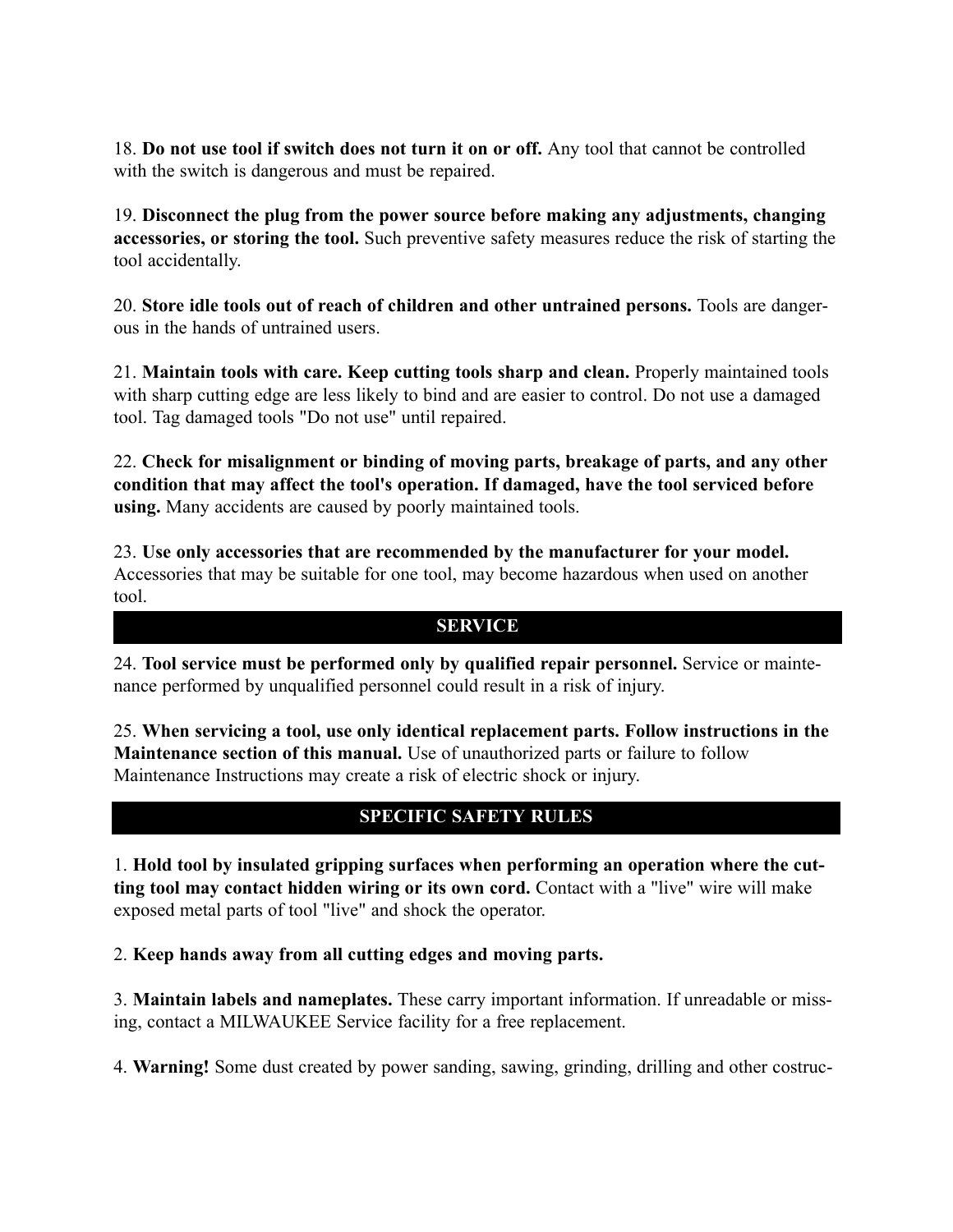tion activities contains chemicals known to cause cancer, birth defects or other reproductive harm. Some examples of these chemcals are:

- lead from lead-based paint
- crystalline silica from bricks and cement and other masonry products
- aresenic and chromium from chemically-treated lumber.

Your risk from these exposures varies, depending on how often you do this type of work. To reduce your exposure to these chemcals: Work in a well-ventilated area, and work with approved safety equipment such as dust masks that are specifically designed to filter out microscopic particles.

| <b>Symbology</b> |                                  |                                      |             |  |  |  |  |  |
|------------------|----------------------------------|--------------------------------------|-------------|--|--|--|--|--|
| $\blacksquare$   | Double Insulated                 | <sup>n</sup> o <sub>XXXX</sub> /min. | No Load RPM |  |  |  |  |  |
| SĐ∘              | Canadian Standards Association   |                                      | Amps        |  |  |  |  |  |
| <b>VL</b>        | Underwriters Laboratories, Inc.  | Hz                                   | Hertz       |  |  |  |  |  |
|                  | <b>Volts Alternating Current</b> |                                      |             |  |  |  |  |  |

| <b>SPECIFICATIONS</b> |                                      |                  |                       |                             |                              |  |  |  |  |
|-----------------------|--------------------------------------|------------------|-----------------------|-----------------------------|------------------------------|--|--|--|--|
| <b>Catalog No.</b>    | No Load<br>Surface ft.<br>per minute | <b>Volts</b>     | Capacity              |                             |                              |  |  |  |  |
|                       |                                      |                  | Round<br><b>Stock</b> | Rectangular<br><b>Stock</b> | Recommended<br><b>Blades</b> |  |  |  |  |
| 6223                  | 200/250                              | <b>120 AC/DC</b> | $3 - 1/2"$            | $3 - 1/2" \times 4 - 1/2"$  | All                          |  |  |  |  |
| 6224                  | 200/250                              | 120 AC/DC        | $3 - 1/2"$            | $3 - 1/2" \times 4 - 1/2"$  | All                          |  |  |  |  |
| 6225                  | 200/250                              | $120$ AC         | $3 - 1/2"$            | $3 - 1/2" \times 4 - 1/2"$  | All                          |  |  |  |  |
| 6226                  | 200/250                              | 120 AC           | $3 - 1/2"$            | $3 - 1/2" \times 4 - 1/2"$  | All                          |  |  |  |  |
| 6227                  | $0 - 250$                            | $120$ AC         | $3 - 1/2"$            | $3 - 1/2" \times 4 - 1/2"$  | All                          |  |  |  |  |
| 6234                  | $0 - 250$                            | 120 AC           | $3 - 1/2"$            | $3 - 1/2" \times 4 - 1/2"$  | All                          |  |  |  |  |
| 6230                  | $0 - 350$                            | 120 AC           | $4 - 3/4"$            | $4 - 3/4" \times 4 - 3/4"$  | <b>Bi-Metal</b>              |  |  |  |  |
| 6232                  | $0 - 350$                            | 120 AC           | $4 - 3/4"$            | $4 - 3/4" \times 4 - 3/4"$  | <b>Bi-Metal</b>              |  |  |  |  |
| 6236                  | 250/350                              | 120 AC/DC        | $4 - 3/4"$            | $4 - 3/4" \times 4 - 3/4"$  | <b>Bi-Metal</b>              |  |  |  |  |
| 6238                  | 250/350                              | <b>120 AC/DC</b> | $4 - 3/4"$            | $4 - 3/4" \times 4 - 3/4"$  | <b>Bi-Metal</b>              |  |  |  |  |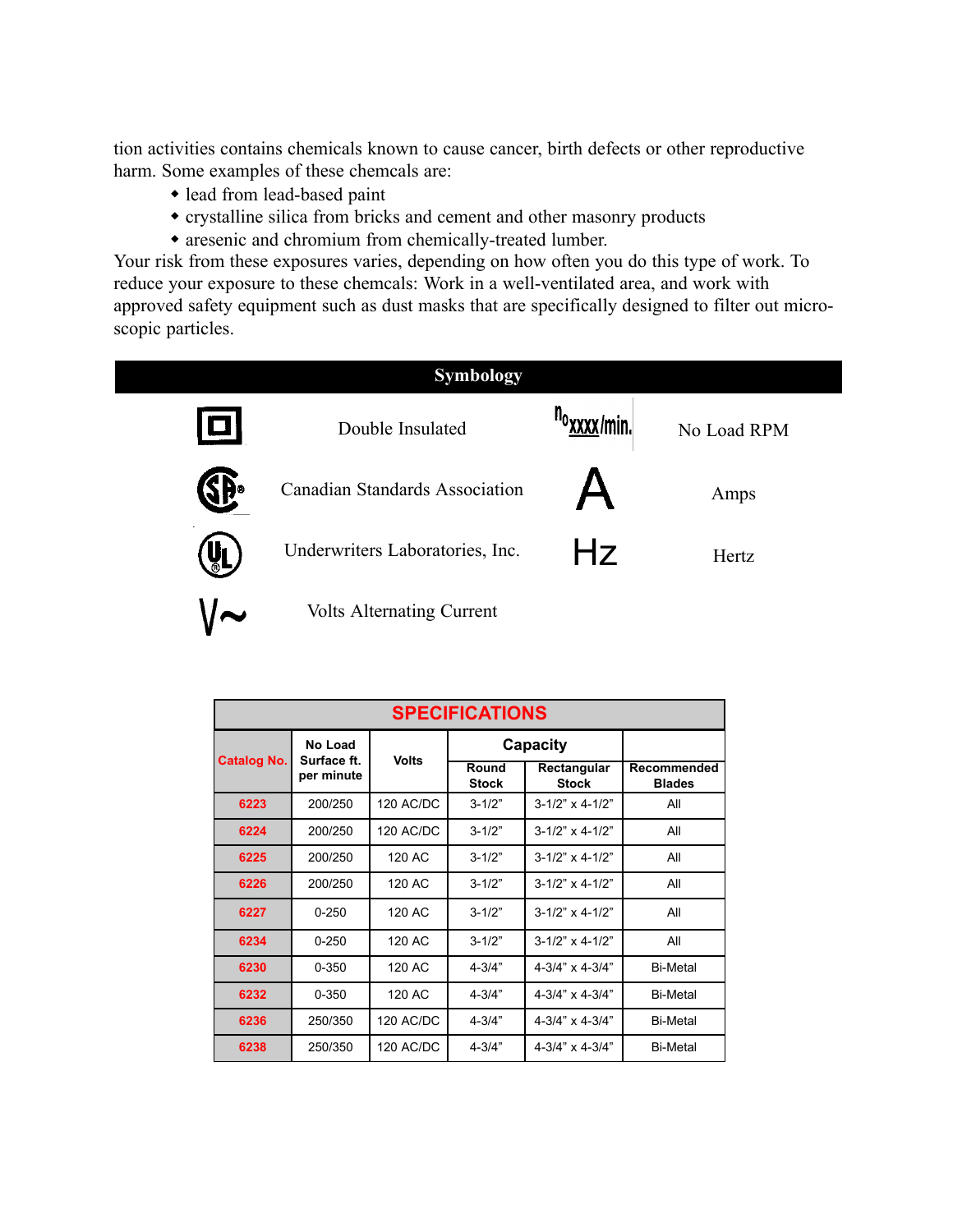# **GROUNDING**



**Improperly connecting the grounding wire can result in the risk of electric shock. Check with a qualified electrician if you are in doubt as to whether the outlet is properly grounded. Do not modify the plug provided with the tool. Never remove the grounding prong from the plug. Do not use the tool if the cord or plug is damaged. If damaged, return it immediately to your local rental center to have it repaired by a MILWAUKEE service facility before use. If the plug will not fit the outlet, have a proper outlet installed by a qualified electrician.**

#### **Grounded Tools: Tools with Three-Prong Plugs**

Tools marked "Grounding Required" have a three wire cord and three prong grounding plug. The plug must be connected to a properly grounded outlet (See Figure A). If the tool should electrically malfunction or break down, grounding provides allow resistance path to carry electricity away from the user, reducing the risk of electric shock.



The grounding prong in the plug is connected through the green wire inside the cord to the grounding system in the tool. The green wire in the cord must be the only wire connected to the tool's grounding system and must never be attached to an electrically "live" terminal.

Your tool must be plugged into an appropriate outlet, properly installed and grounded in accordance with all codes and ordinances. The plug and outlet should look like those in Figure A.

Figure B illustrates a temporary adapter available for connecting grounded plugs (Figure A) to

two prong outlets. The green rigid ear or lug extending from the adapter must be connected to a permanent ground such as a properly grounded outlet box or receptacle. Simply remove the center screw from the outlet, insert the adapter and reattach the screw through the green grounding ear to the outlet. If in doubt of proper grounding, call a qualified electrician. A temporary adapter should only be used until a properly grounded outlet can be installed by a qualified electrician. The Canadian Electrical Code prohibits the use of temporary adapters.

#### **Double Insulated Tools: Tools with Two Prong Plugs**

Tools marked "Double Insulated" do not require grounding. They have a special double insulation system which satisfies OSHA requirements and complies with the applicable standards of





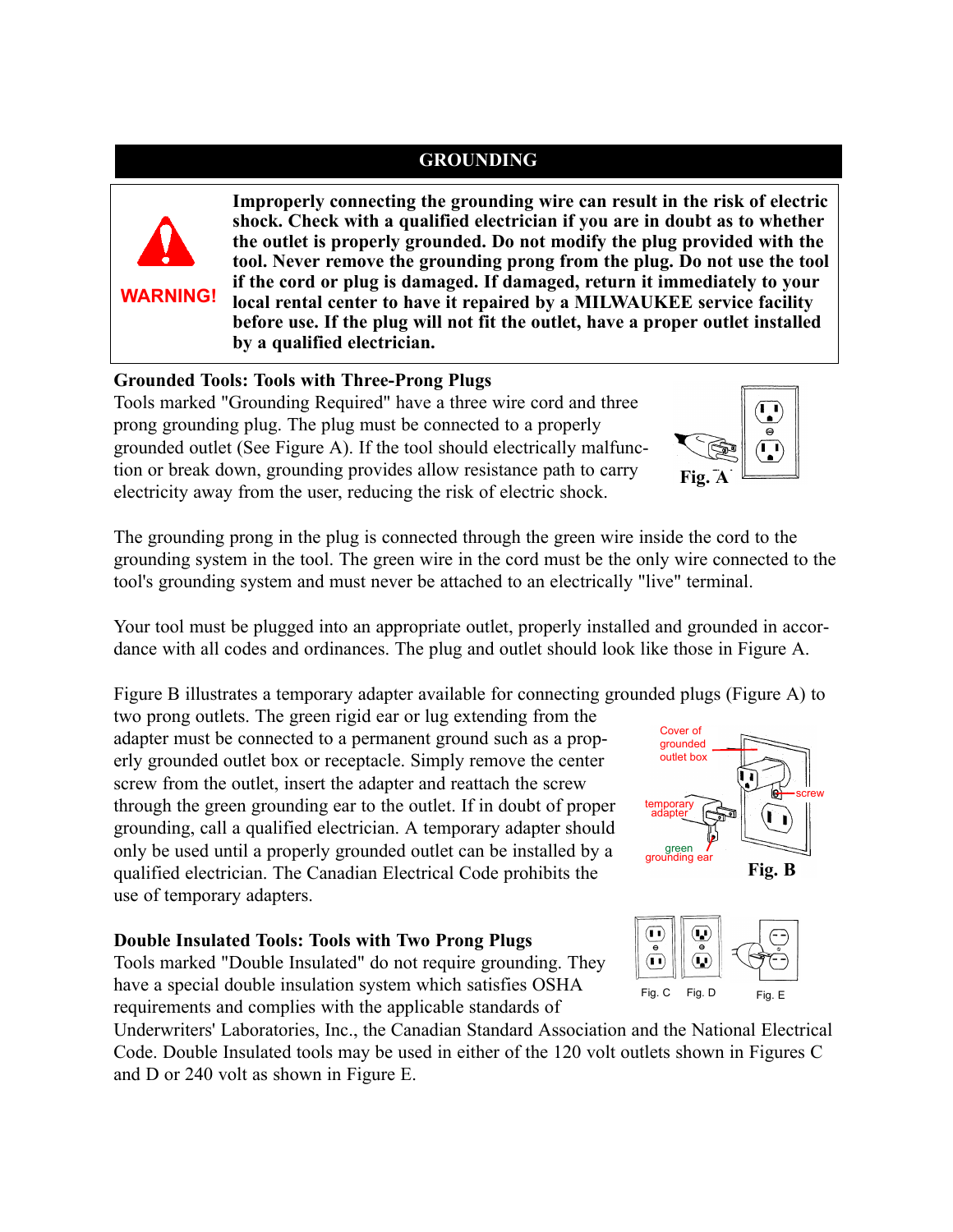#### EXTENSION CORDS

Grounded tools require a three wire extension cord. Double insulated tools can use either a two or three wire extension cord. As the distance from the supply outlet increases, you must use a heavier gauge extension cord. Using extension cords with inadequately sized wire causes a serious drop in voltage, resulting in loss of power and possible tool damage. Refer to the table shown to determine the required minimum wire size.

The smaller the gauge number of the wire, the greater the capacity of the cord. For example, a 14 gauge cord can carry a higher current than a 16 gauge cord. When using more than one extension cord to make up the total length, be sure each cord contains at least the minimum wire size required. If you are using one extension cord for more than one tool, add the nameplate amperes and use the sum to determine the required minimum wire size.

#### **Guidelines for Using Extension Cords**

 $\Box$  If you are using an extension cord outdoors, be sure it is marked with the suffix "W-A" ("W" in Canada) to indicate that it is acceptable for outdoor use.

 $\Box$  Be sure your extension cord is properly wired and in good electrical condition. Always replace a damaged extension cord or have it repaired by a qualified person before using it.

 $\Box$  Protect your extension cords from sharp objects, excessive heat and damp or wet areas.

| <b>Recommended Minimum Wire Gauge for Extension Cords</b> |                              |                 |     |      |                 |      |  |
|-----------------------------------------------------------|------------------------------|-----------------|-----|------|-----------------|------|--|
| Nameplate<br>Amperes                                      | <b>Extension Cord Length</b> |                 |     |      |                 |      |  |
|                                                           | 25'                          | 50'             | 75' | 100' | 150'            | 200' |  |
| $0 - 5$                                                   | 16                           | 16              | 16  | 14   | 12              | 12   |  |
| $5.1 - 8$                                                 | 16                           | 16              | 14  | 12   | 10 <sup>1</sup> |      |  |
| $8.1 - 12$                                                | 14                           | 14              | 12  | 10   |                 |      |  |
| $12.1 - 15$                                               | 12                           | 12              | 10  | 10   |                 |      |  |
| $15.1 - 20$                                               | 10                           | 10 <sup>1</sup> | 10  | 10   |                 | --   |  |
|                                                           |                              |                 |     |      |                 |      |  |

**READ AND SAVE ALL INSTRUCTIONS FOR FUTURE USE.**